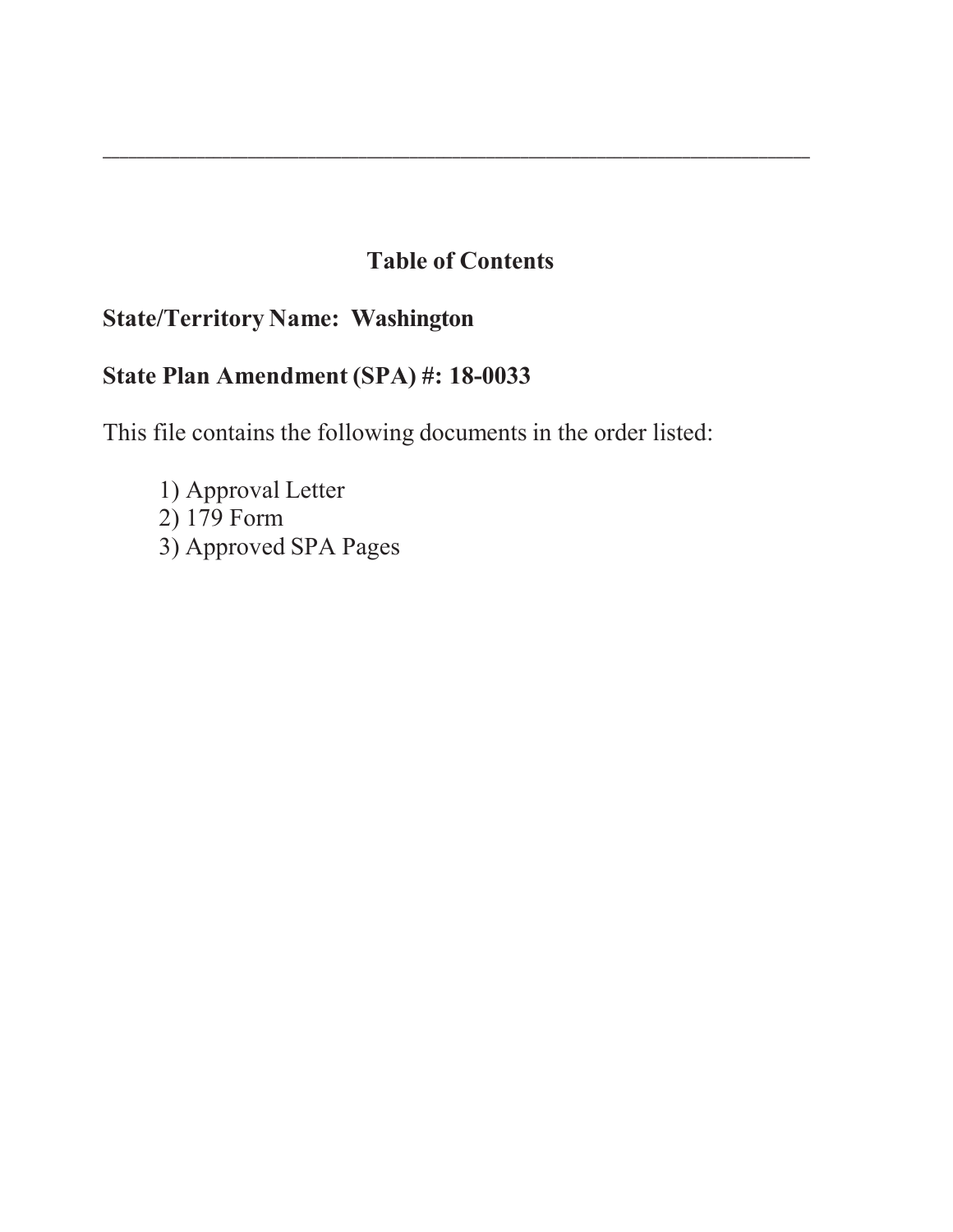DEPARTMENT OF HEALTH & HUMAN SERVICES Centers for Medicare & Medicaid Services Seattle Regional Office 701 Fifth Avenue, Suite 1600, MS/RX-200 Seattle, WA 98104



Division of Medicaid & Children's Health Operations

December 03, 2018

Susan Birch, Director MaryAnne Lindeblad, Medicaid Director Health Care Authority PO Box 45502 Olympia, WA 98504-5010

## **RE: Washington State Plan Amendment (SPA) Transmittal Number 18-0033**

Dear Ms. Birch and Ms. Lindeblad:

The Centers for Medicare & Medicaid Services (CMS) has completed its review of State Plan Amendment (SPA) Transmittal Number WA 18-0033. This amendment implemented a rate enhancement to increase access to Medication Assisted Treatment (MAT) for opioid disorder.

This SPA is approved with an effective date of October 1, 2018.

If there are additional questions, please contact me or your staff may contact James Moreth at James.Moreth@cms.hhs.gov or  $(206)$  615-2043.





Associate Regional Administrator

 $Ce^+$ Ann Myers, SPA Coordinator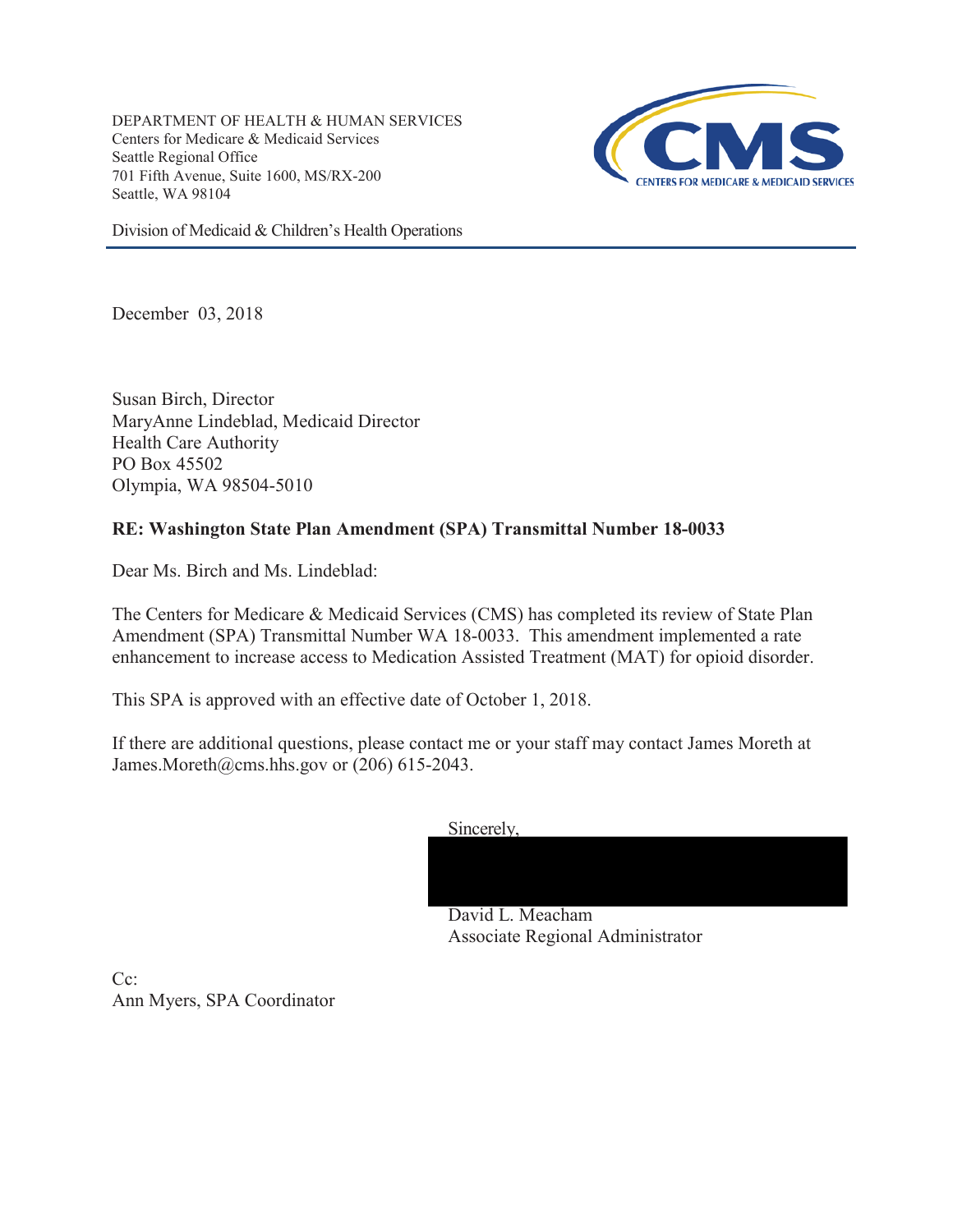|                                                                                     | OMB NO. 0938-0193                                                                                                                                                                                                                                                                                                                                                                                                                                                                                                                                                                                                                                     |
|-------------------------------------------------------------------------------------|-------------------------------------------------------------------------------------------------------------------------------------------------------------------------------------------------------------------------------------------------------------------------------------------------------------------------------------------------------------------------------------------------------------------------------------------------------------------------------------------------------------------------------------------------------------------------------------------------------------------------------------------------------|
| 1. TRANSMITTAL NUMBER:<br>18-0033                                                   | 2. STATE<br>Washington                                                                                                                                                                                                                                                                                                                                                                                                                                                                                                                                                                                                                                |
|                                                                                     |                                                                                                                                                                                                                                                                                                                                                                                                                                                                                                                                                                                                                                                       |
| <b>4. PROPOSED EFFECTIVE DATE</b><br>October 1, 2018                                |                                                                                                                                                                                                                                                                                                                                                                                                                                                                                                                                                                                                                                                       |
|                                                                                     | $\boxtimes$ AMENDMENT                                                                                                                                                                                                                                                                                                                                                                                                                                                                                                                                                                                                                                 |
|                                                                                     |                                                                                                                                                                                                                                                                                                                                                                                                                                                                                                                                                                                                                                                       |
| 7. FEDERAL BUDGET IMPACT:<br>a. FFY 2019 \$6,177,500                                |                                                                                                                                                                                                                                                                                                                                                                                                                                                                                                                                                                                                                                                       |
|                                                                                     |                                                                                                                                                                                                                                                                                                                                                                                                                                                                                                                                                                                                                                                       |
| Attachment 3.1-A page 18b<br>Attachment 3.1-B page 18b<br>Attachment 4.19-B page 7b |                                                                                                                                                                                                                                                                                                                                                                                                                                                                                                                                                                                                                                                       |
|                                                                                     |                                                                                                                                                                                                                                                                                                                                                                                                                                                                                                                                                                                                                                                       |
| 16. RETURN TO:                                                                      |                                                                                                                                                                                                                                                                                                                                                                                                                                                                                                                                                                                                                                                       |
|                                                                                     |                                                                                                                                                                                                                                                                                                                                                                                                                                                                                                                                                                                                                                                       |
|                                                                                     |                                                                                                                                                                                                                                                                                                                                                                                                                                                                                                                                                                                                                                                       |
|                                                                                     |                                                                                                                                                                                                                                                                                                                                                                                                                                                                                                                                                                                                                                                       |
| 626 8 <sup>th</sup> Ave SE MS: 42716                                                |                                                                                                                                                                                                                                                                                                                                                                                                                                                                                                                                                                                                                                                       |
| Olympia, WA 98504-2716                                                              |                                                                                                                                                                                                                                                                                                                                                                                                                                                                                                                                                                                                                                                       |
|                                                                                     |                                                                                                                                                                                                                                                                                                                                                                                                                                                                                                                                                                                                                                                       |
|                                                                                     |                                                                                                                                                                                                                                                                                                                                                                                                                                                                                                                                                                                                                                                       |
|                                                                                     |                                                                                                                                                                                                                                                                                                                                                                                                                                                                                                                                                                                                                                                       |
|                                                                                     |                                                                                                                                                                                                                                                                                                                                                                                                                                                                                                                                                                                                                                                       |
| 22. TITLE:                                                                          |                                                                                                                                                                                                                                                                                                                                                                                                                                                                                                                                                                                                                                                       |
|                                                                                     |                                                                                                                                                                                                                                                                                                                                                                                                                                                                                                                                                                                                                                                       |
| NO REPLY RECEIVED WITHIN 45 DAYS OF SUBMITTAL                                       | 3. PROGRAM IDENTIFICATION: TITLE XIX OF THE<br>SOCIAL SECURITY ACT (MEDICAID)<br>AMENDMENT TO BE CONSIDERED AS NEW PLAN<br>COMPLETE BLOCKS 6 THRU 10 IF THIS IS AN AMENDMENT (Separate Transmittal for each amendment)<br>b. FFY 2020 \$4,942,000<br>9. PAGE NUMBER OF THE SUPERSEDED PLAN SECTION<br>OR ATTACHMENT (If Applicable)<br>$\boxtimes$ OTHER, AS SPECIFIED: Exempt<br>Ann Myers<br>Office of Rules and Publications<br>Division of Legal Services<br><b>Health Care Authority</b><br>FOR REGIONAL OFFICE USE ONLY<br>18. DATE APPROVED:<br>12/3/18<br>PLAN APPROVED - ONE COPY ATTACH<br>20. SIGNATUR<br>Associate Regional Administrator |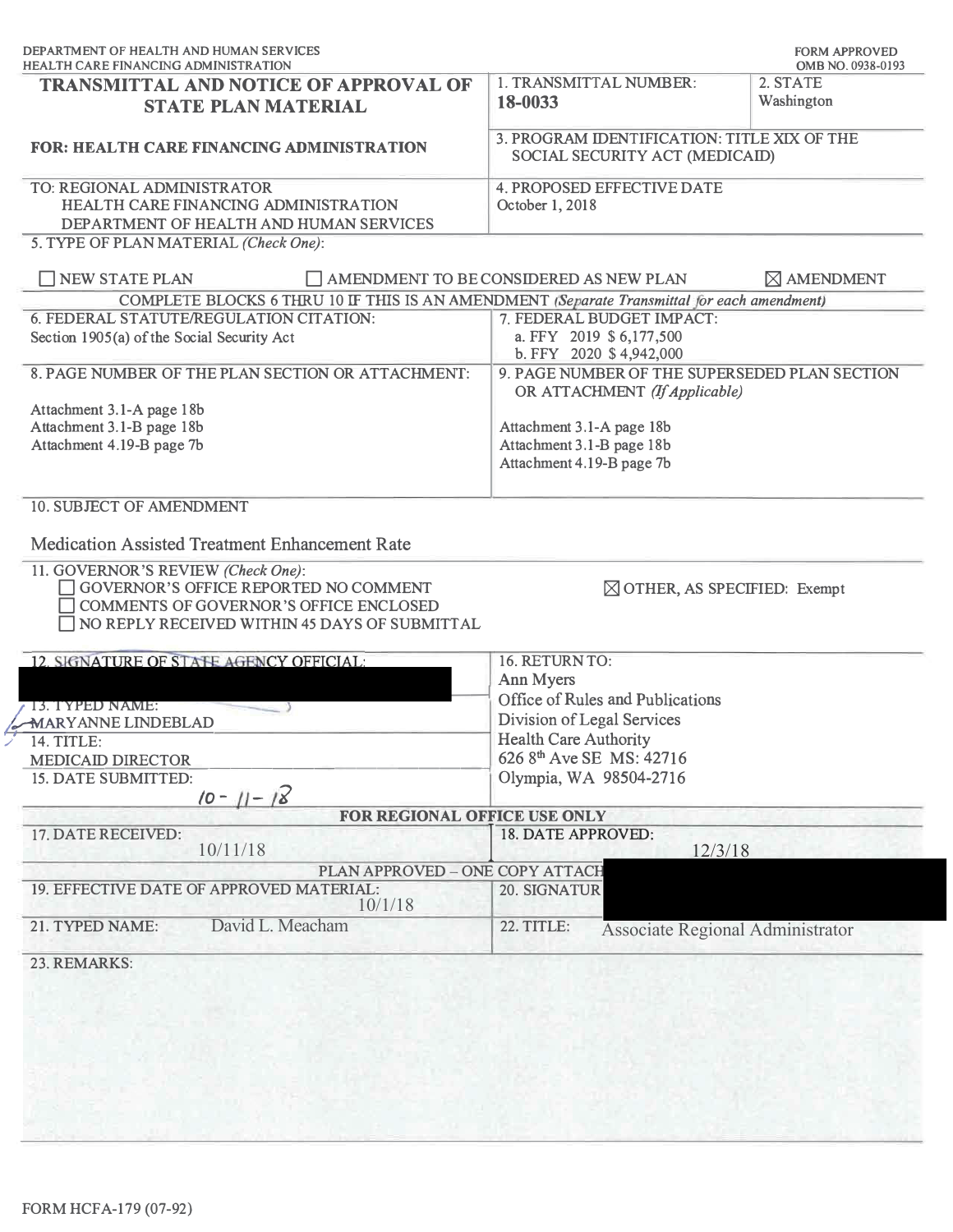### STATE PLAN UNDER TITLE XIX OF THE SOCIAL SECURITY ACT

State WASHINGTON

#### AMOUNT, DURATION, AND SCOPE OF MEDICAL AND REMEDIAL CARE AND SERVICES PROVIDED TO THE CATEGORICALLY NEEDY  $\mathcal{L}_\text{max}$  , and the set of the set of the set of the set of the set of the set of the set of the set of the set of the set of the set of the set of the set of the set of the set of the set of the set of the set of the

- 5. a. Physicians' services (continued)
	- (11) All physician services that an optometrist is legally authorized to perform are included in physicians' services under this plan and are reimbursed whether performed by a physician or an optometrist in accordance with 42 CFR 441.30.

Optometric physicians are subject to Washington scope of practice laws and are held to the same standards as are people licensed as physicians to practice medicine and surgery by the Washington Medical Board.

Optometric physicians are eligible providers for the Electronic Health Records (EHR) incentive program to the extent they provide services to children under age 21 and meet EHR participation criteria.

- (12) Medication Assisted Treatment (MAT)
	- Must be provided by a practitioner who is waived by the Drug Addiction Treatment Act of 2000 (DATA) to write prescriptions for buprenorphine or other FDA-approved products under this waiver;
	- Includes opioid counseling; and
	- Must not duplicate addiction services provided and reimbursed through other payment methodologies.

 $\mathcal{L}_\text{max}$  , and the set of the set of the set of the set of the set of the set of the set of the set of the set of the set of the set of the set of the set of the set of the set of the set of the set of the set of the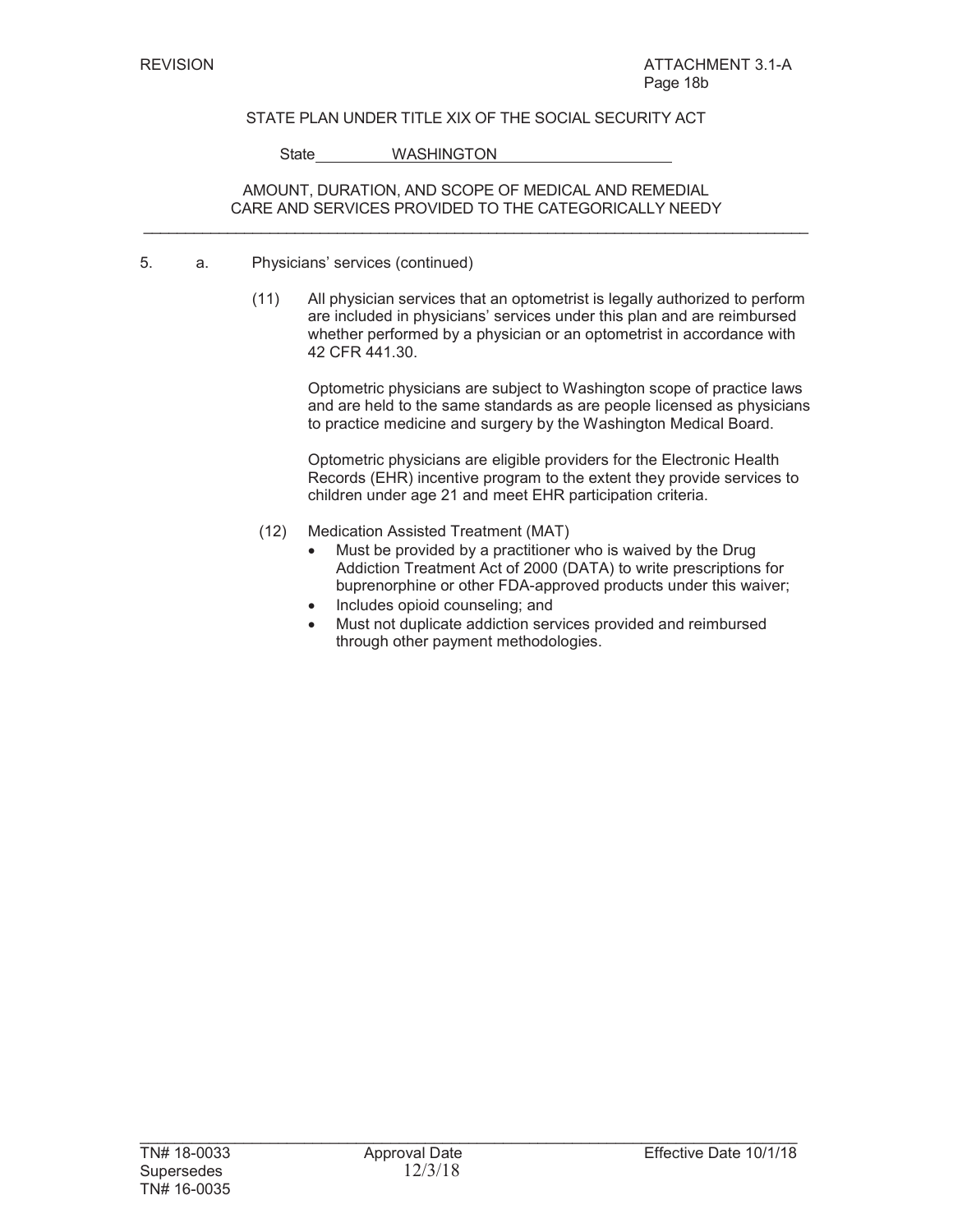### STATE PLAN UNDER TITLE XIX OF THE SOCIAL SECURITY ACT

State WASHINGTON

#### AMOUNT, DURATION, AND SCOPE OF MEDICAL AND REMEDIAL CARE AND SERVICES PROVIDED TO THE CATEGORICALLY NEEDY  $\mathcal{L}_\text{max}$  , and the set of the set of the set of the set of the set of the set of the set of the set of the set of the set of the set of the set of the set of the set of the set of the set of the set of the set of the

- 5. a. Physicians' services (continued)
	- (11) All physician services that an optometrist is legally authorized to perform are included in physicians' services under this plan and are reimbursed whether performed by a physician or an optometrist in accordance with 42 CFR 441.30.

Optometric physicians are subject to Washington scope of practice laws and are held to the same standards as are people licensed as physicians to practice medicine and surgery by the Washington Medical Board.

Optometric physicians are eligible providers for the Electronic Health Records (EHR) incentive program to the extent they provide services to children under age 21 and meet EHR participation criteria.

- (12) Medication Assisted Treatment (MAT)
	- Must be provided by a practitioner who is waived by the Drug Addiction Treatment Act of 2000 (DATA) to write prescriptions for buprenorphine or other FDA-approved products under this waiver;
	- Includes opioid counseling; and
	- Must not be provided in a mobile treatment unit.

 $\mathcal{L}_\text{max}$  , and the set of the set of the set of the set of the set of the set of the set of the set of the set of the set of the set of the set of the set of the set of the set of the set of the set of the set of the